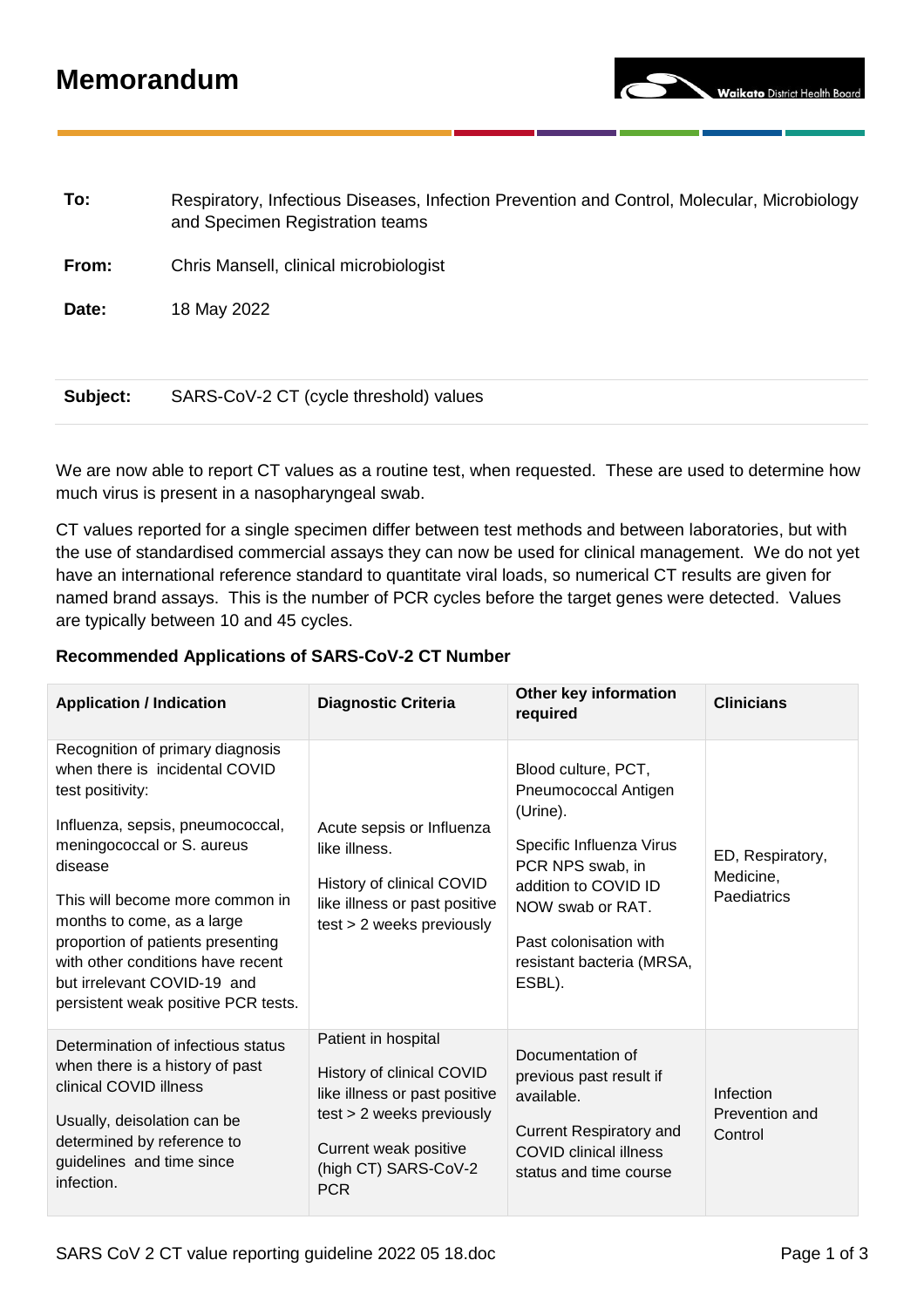# **Memorandum**

| Diagnosis of Persistent SARS-<br>CoV-2 Infection (PSI)                                                        | High levels of virus (low<br>CT) more than 2 weeks<br>into the illness.                                                                                                   | Date of onset of illness<br>Immunosuppression.<br>Serological response                                                   | Respiratory,<br><b>Infectious</b><br>Diseases,<br>Immunology            |
|---------------------------------------------------------------------------------------------------------------|---------------------------------------------------------------------------------------------------------------------------------------------------------------------------|--------------------------------------------------------------------------------------------------------------------------|-------------------------------------------------------------------------|
| <b>Monitoring PSI</b>                                                                                         | Previously characterised<br><b>PSI</b><br>Stability or change in CT<br>value                                                                                              | History of antiviral and<br>immunotherapy<br>Previous CT value with<br>the same assay.                                   | Respiratory,<br><b>Infectious</b><br>Diseases, Clinical<br>Microbiology |
| Recognition of reinfection or<br>mutation for sequencing and<br>characterisation of immune escape<br>variants | Documented past<br>infection, generally $> 2$<br>months previously or<br>continuous $PSI > 2$<br>months.<br>High viral load (low CT)<br>out of keeping with time<br>frame | History of vaccination,<br>travel, contact with<br>travellers.<br>immunosuppression and<br>antiviral or<br>immunotherapy | Respiratory,<br>Infectious<br>Diseases, Clinical<br>Microbiology        |

Waikato Hospital de-isolation guidelines that don't require CT value (12 May 2022):

[https://intranet.sharepoint.waikato.health.govt.nz/RefDocs/COVID-](https://intranet.sharepoint.waikato.health.govt.nz/RefDocs/COVID-19%202022/Release%20of%20hospitalised%20patients%20from%20COVID%20isolation.pdf)[19%202022/Release%20of%20hospitalised%20patients%20from%20COVID%20isolation.pdf](https://intranet.sharepoint.waikato.health.govt.nz/RefDocs/COVID-19%202022/Release%20of%20hospitalised%20patients%20from%20COVID%20isolation.pdf)

#### **Technical considerations:** How accurate is the CT value reported ?

The most widely used assay is the Cepheid GeneXpert®. This uses uniform commercial reagents in cartridge form and the same amplification machine, wherever in the world it is run. About 95% of repeat tests on a sample will give results within  $\pm 3$  cycles. This will be the minimal detectable difference in viral shedding.

The other highly standardised assay in use at Waikato Hospital is the Abbott Alinity m®. This is fully automated, with uniform reagents provided by the manufacturer and run in the same machine each time. Repeat testing on a small number of samples also found that retesting will give a result  $\pm 3$  cycles in our hands. Direct comparison between the same samples tested by Alinity and by GeneXpert shows that the Alinity is more sensitive. Alinity detects the virus 3 cycles earlier than GeneXpert and samples with a CT > 37 on the Alinity are generally not detected by GeneXpert.

## **Result Presentation**

- The CT number will be reported as a numerical value for tests "Alinity CT" or "GeneXpert CT".
- A comment will alert clinicians to the difference in values from the two methods.
- "SARS-CoV-2 CT values are 3 cycles lower on Alinity m than on GeneXpert."
- Clinical interpretation will not be offered.